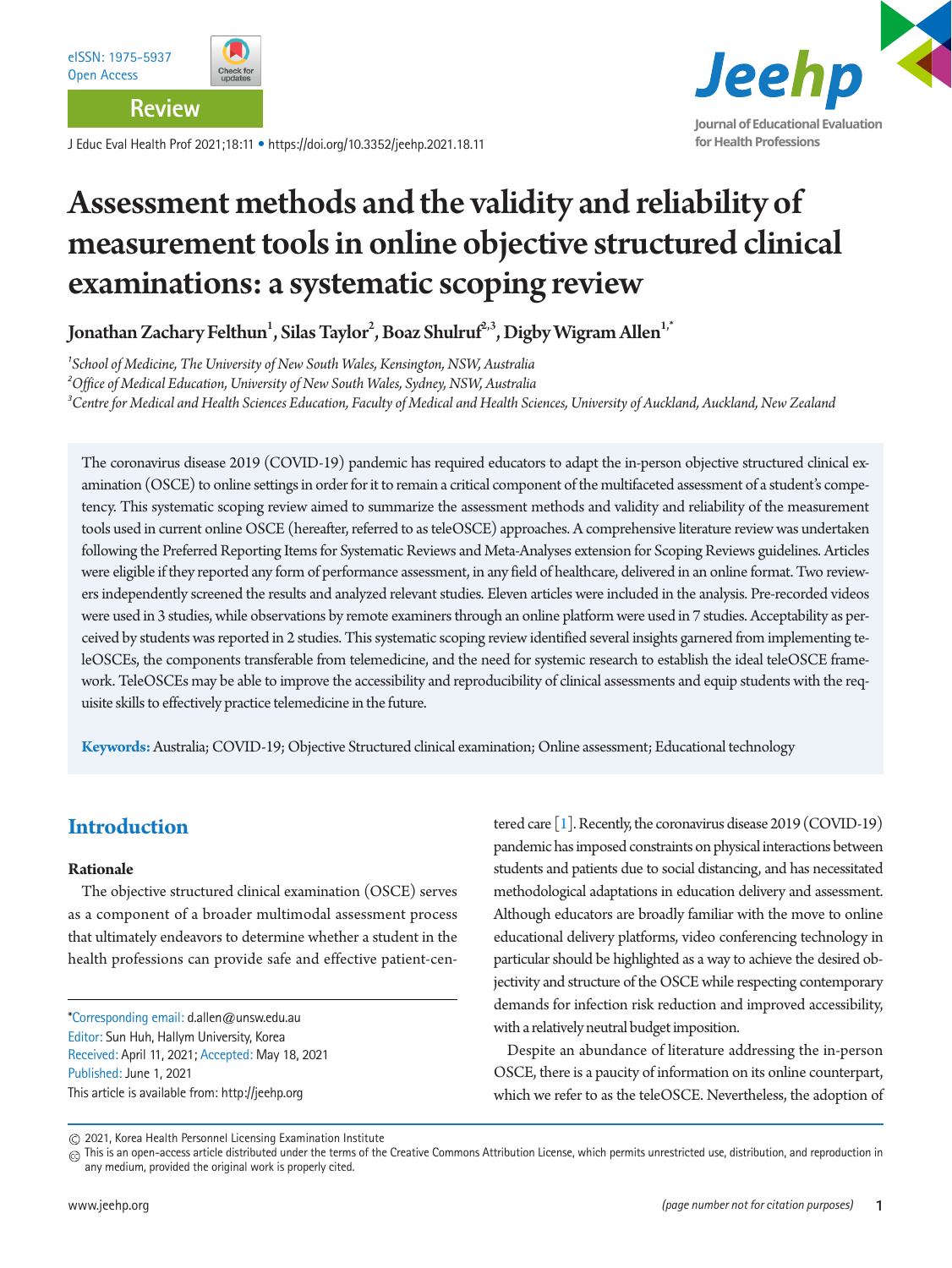online platforms for telemedicine presents striking similarities to the transition from the in-person OSCE to the teleOSCE; therefore, telemedicine is an invaluable resource when considering teleOSCE format and design. Just as it may be challenging to establish diagnoses that require tactile assessment or diagnostic maneuvers using a telemedicine platform  $\lceil 2 \rceil$ , the assessment of physical examinations may be troublesome over a teleOSCE interface and require alternative assessment modalities. A possible way of resolving this dilemma may be that, with the transition to the teleOSCE platform, the assessment of hands-on skills could shift to complementary testing strategies, such as clinical workplace-based assessments. The teleOSCE is not a perfect reflection of the telemedicine "virtual visit"—as such, fortunately, some of telemedicine's limitations are surmountable. Examination stations can be enriched by the provision of additional fictional information. Additionally, the issues of assessing physical examinations could be overcome by using an assessment configuration wherein the examinee and simulated patient occupy the same room, with the examiner situated remotely. In a broader context, modeling the teleOSCE on telemedicine consultations may additionally prepare students to function more effectively as future clinicians in an environment that encourages humans to work harmoniously with technological innovations to meet growing healthcare demands [\[3](#page-5-2)]. Although teleOSCEs may theoretically have many benefits, they must be proven practical before they can be widely adopted.

#### **Objectives**

This article aimed to summarize the various methods of teleOSCE delivery and assessment in the published literature, with a particular focus on determining their validity, reliability, and ultimately, their utility. On the basis of the findings, key attributes of teleOSCEs are highlighted and suggestions are provided for future endeavors in teleOSCE design.

## **Methods**

#### **Ethics statement**

This was a literature-based study; therefore, neither approval from the institutional review board nor informed consent was required.

#### **Study design**

This was a systematic scoping review, described in accordance with the Preferred Reporting Items for Systematic Reviews and Meta-Analyses extension for Scoping Reviews (PRISMA-ScR) guidelines [\[4\]](#page-5-3).

#### **Protocol and registration**

An internal review protocol was developed, but was not registered nor published.

Jeehp

#### **Eligibility criteria**

This review included studies of any form of performance assessment, in any field of healthcare, delivered in an online format. The studies were limited to those published in the preceding 10 years, in an effort to focus on the use of contemporary online technology. Articles were excluded if their focus was on using online technology for teaching or learning and if they were not in English. An online format was defined as any use of technology that permitted the student to undertake the assessment in a remote location from either the patient or examiner (e.g., video recordings of patients or telecommunication technology).

#### **Information sources**

PubMed (from 2010 to July 2020), Scopus (from 2010 to July 2020), and PROSPERO (until May 2021) were searched.

#### **Search**

Two reviewers (J.Z.F., D.W.A.) independently conducted a systematic search for studies examining performance assessments in healthcare delivered in an online format. PubMed (from 2010 to July 2020) was searched using the terms (exploded, all subheadings) as follows:

((online[Title/Abstract]) OR (video[Title/Abstract]) OR (remote[Title/Abstract]) OR (web[Title/Abstract])) AND ((OS-CE[Title/ Abstract]) OR (long case[Title/Abstract]) OR (short case[Title/Abstract]) OR ("performance assessment") OR ("performance examination")) NOT (teaching[Title/Abstract]) NOT (learning[Title/Abstract])

Our search was limited to studies in humans in English and was supplemented by hand-searching the reference lists of the identified papers. Scopus was utilized to search for recent articles citing seminal papers without using a formal search strategy. The PROS-PERO database was searched using the above-described strategy (title/abstract portion redacted) to confirm that no recent or ongoing systematic scoping studies had been completed on the topic.

#### **Selection of sources of evidence**

Two authors (J.Z.F., D.W.A.) screened the titles and abstracts of identified studies based on inclusion and exclusion criteria [\[5\]](#page-5-4) [\(Fig. 1](#page-2-0)). The full texts of the shortlisted studies were analyzed and evaluated independently for eligibility by the same 2 authors (J.Z.F., D.W.A.). In instances of uncertainty  $(n=3)$ , the other 2 au-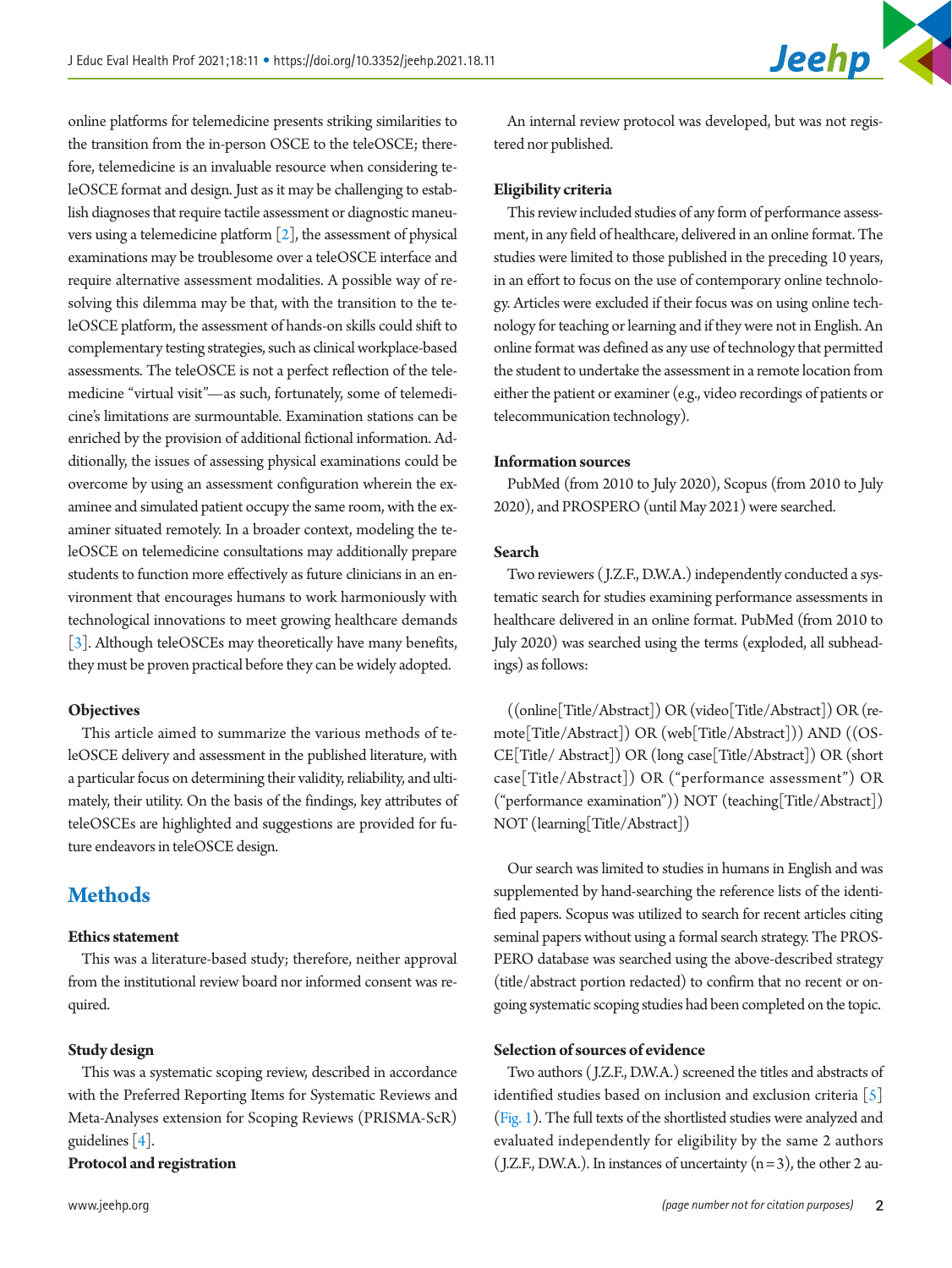

<span id="page-2-0"></span>

thors (S.T. & B.S.) were consulted to make a decision by consensus.

#### **Data charting process**

The following data were extracted and entered into a standardized form: publication authors, year, study design, and configuration of the online OSCE [\(Supplement 1\)](#page-5-5).

#### **Data items**

Articles were included if they featured any variable relating to the method of delivery and method of assessment. Reliability, validity, and acceptability were variables of particular interest.

#### **Critical appraisal of individual sources of evidence**

Not done.

#### **Synthesis of results**

The principal investigators performed an analysis to derive key themes represented in the search strategy output. The themes included the configuration of the teleOSCE, the aims and focus of the study, the primary results, and the subsequent conclusions.

# **Results**

#### **Selection of sources of evidence**

The search strategy yielded 363 published articles, and 5 additional articles were found by screening the reference sections of

appropriate articles. After duplicates were removed, 365 articles were screened. The initial title and then abstract screening excluded 349 articles, leaving 16 articles for full-text analysis. Of these, 3 had insufficient information on the analysis of the online OSCE component of the exam, 1 used video recordings to assess features of the traditional OSCE, as opposed to evaluating the online platform, and 1 focused on assessing telemedicine skills rather than using an online platform for assessment. The exclusion of those 5 studies left 11 articles to be included in the qualitative synthesis for the scoping study [\(Fig. 1](#page-2-0)).

### **Characteristics of the sources of evidence**

The included articles originated from several countries (United Kingdom  $[6]$  $[6]$ , Canada  $[7]$  $[7]$ , Northern Ireland  $[8]$  $[8]$ , United States of America [[9](#page-5-8)[,10\]](#page-5-9), Bahrain [\[11\]](#page-5-10), Qatar [\[12\]](#page-5-10), Germany [\[13](#page-5-10)], Philippines  $[14]$ , and Taiwan  $[15]$ ) and focused on participants with different levels of experience (medical students [\[7](#page-5-3)[,8](#page-5-7)[,10](#page-5-9)[-15](#page-5-11)], emergency medicine residents  $[16]$  $[16]$ , pediatric trainees  $[6]$  $[6]$ , anesthesiology residents [\[9](#page-5-8)], surgical residents, and qualified surgeons [\[13\]](#page-5-10)).

#### **Critical appraisal within sources of evidence**

Not done.

#### **Results of individual sources of evidence**

The relevant data from the included studies addressing the review questions are summarized in [Supplement 2](#page-5-5).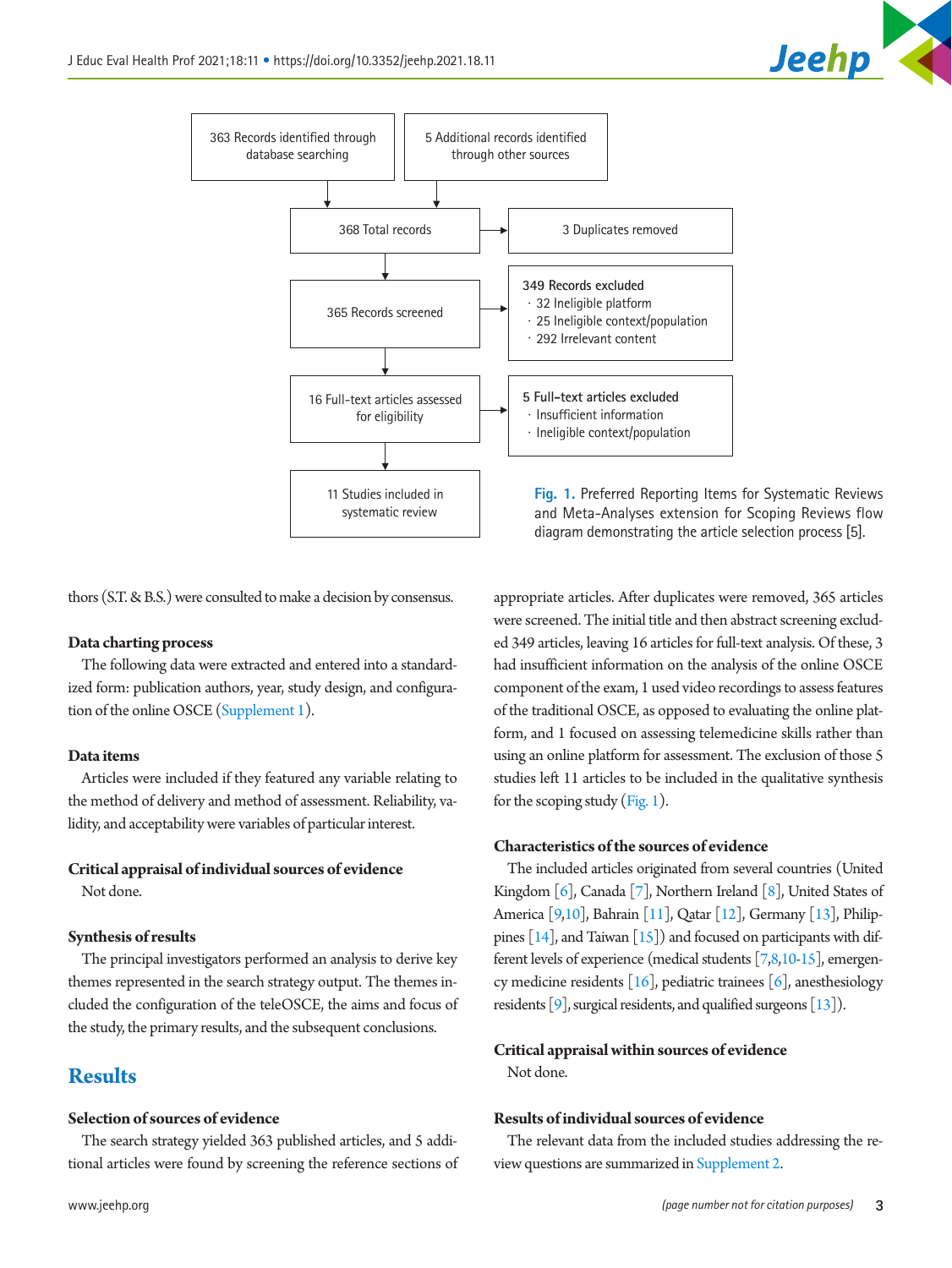#### **Synthesis of results**

#### *Methods of teleOSCE assessment and delivery*

Three studies utilized pre-recorded videos of patients or doctor-patient encounters in place of in-person simulated patients amongst traditional OSCE stations  $[6,8,12]$  $[6,8,12]$  $[6,8,12]$  $[6,8,12]$ . Another used the consensus between an expert examiner's appraisal of pre-recorded doctor-patient encounters and that of a student examinee, to evaluate the student's knowledge of communication skills [\[11](#page-5-10)]. The remaining 7 studies evaluated the degree to which it was feasible to conduct assessments in which remote examiners observed students through an online platform. Two of these studies utilized live video feeds of examinee-patient encounters [[7](#page-5-3)[,15\]](#page-5-11). Four studies supported the use of remote examiners through recorded footage of the examinee-patient encounter, often using a real-time, onsite examiner for comparison [\[9](#page-5-8)[,13,14](#page-5-10)[,16](#page-5-12)]. One study placed the student, examiner, and patient all in separate rooms [\[10\]](#page-5-9).

#### *Outcome measures*

The studies were highly varied in the outcome measures that were reported, all of which are outlined in [Supplement 2](#page-5-5). However, all achieved success in at least 1 of the factors of reliability, validity, and acceptability. Four studies commented on reliability, with 2 focusing on internal consistency  $[8,13]$  $[8,13]$ , 1 on inter-item correlation  $[6]$ , and 1 on inter-observer reliability  $[14]$ . Ten studies commented on validity, all of which evaluated criterion validity by comparing their teleOSCE method to an in-person format [[6](#page-5-6)- [10](#page-5-9)[,12](#page-5-10)[-16\]](#page-5-12). Two studies used construct validity; 1 study evaluated its' scoring as an indicator of knowledge growth [\[11](#page-5-10)], while the other compared students to residents and experts [\[13](#page-5-10)].

### **Discussion**

#### **Summary of evidence**

Beyond the lessons garnered from telemedicine, this scoping review reveals a developing body of literature outlining attempts at implementing teleOSCEs. Given the inherent differences in the application of telemedicine and OSCE consultations, the findings of this study are imperative for understanding how an online platform may affect the assessment process and outcomes. All the studies retrieved from the literature search reported desirable outcomes for validity, reliability, and/or acceptability regarding the technological innovations analyzed in their methods. While this trend may reflect publication bias to a certain extent, as few studies suggested possible improvements to their methods, these findings nonetheless demonstrate that with careful consideration, coupled with appropriate tailoring to the individual setting, teleOSCEs can achieve the same values that their in-person counterparts aim to attain. Nevertheless, the validity of OSCEs can vary according to the context in which they are performed [\[17\]](#page-6-0). More meaningful insights for future studies could potentially be gleaned by evaluating the online assessment process, as opposed to measuring the psychometric outcomes, with a focus on how the online platform impacts students' performance and examiners' judgments.

For example, it is critical to understand whether substituting an examiner with a camera has an impact on students' performance. The audience effect is a component of social facilitation theory that attempts to explain performance changes in the presence, or perceived presence, of others [15]. Simply put, an individual's performance of unfamiliar and complex tasks is impaired in the presence of others, while the presence of others improves the performance of tasks that have been mastered [15]. Hamilton and Lind [\[18](#page-6-1)] suggested that performing a recorded examination may replicate the audience present when performing in front of an examiner in close proximity. To optimize the OSCE pre-exam process, technological advancements, including e-learning orientation modules and eye-tracking enriched training videos, have been utilized to improve examiners' and examinees' preparation for OSCEs, respectively [\[19](#page-6-2)[,20](#page-6-3)]. However, as shown by this review, there have been minimal practical investigations of these technologies in high-stakes examinations.

Additionally, the review revealed little about whether examiners extract different information about student performance from teleOSCEs and in-person assessments. Traditionally, 1 or more examiners in close proximity, in addition to a patient and an examinee, occupy the room, and the examiners' observations usually comprise the majority of the assessment  $[15]$ . The examiners are often free to move around the room, altering their perspective and interactions with the examinee. This possibility is more limited and contingent on available resources within a teleOSCE. For instance, Chen et al. [15] implemented a camera that could pan 360°, theoretically allowing examiners to obtain more information than is possible using a stationary camera. Furthermore, the use of 2 cameras might enable an isolated examiner to evaluate multiple perspectives simultaneously, which cannot be replicated for an in-person examiner. With regard to the set assessment task, Chan et al. [7] suggested that a single camera is adequate for history-based stations, while physical examination–based stations require a second camera. This scoping review has demonstrated a consistently good correlation between the assessment of recorded OSCE stations and live in-person examinations, but is lacking in guidance as to how a camera may limit—or expand—the ability of examiners to observe students as they perform the examinations.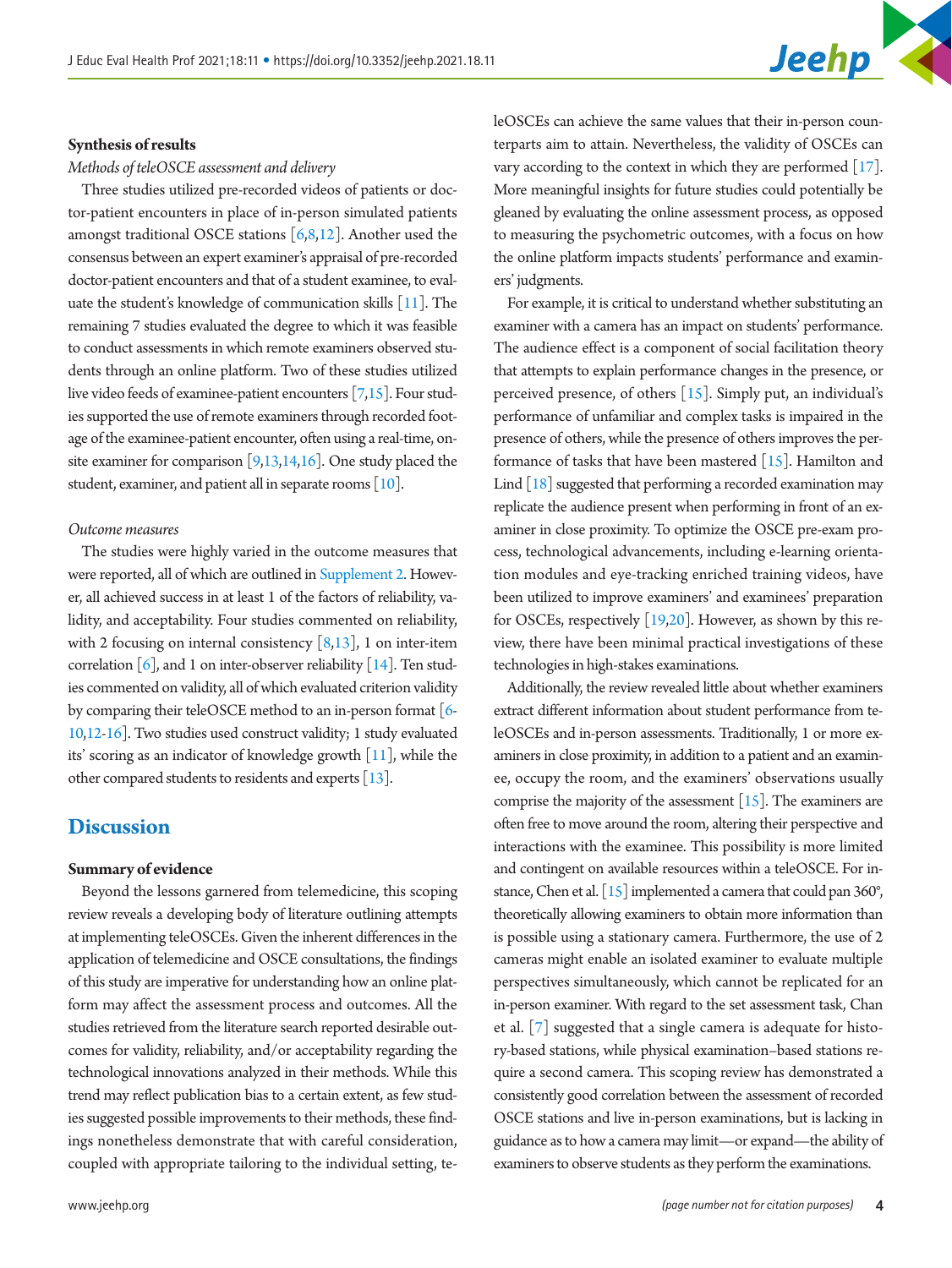The influence of an online platform on the derivation of emotional and perceptual information by simulated patients, examiners, and examinees is of paramount interest and largely unexplored in the studies analyzed herein. Cognitive theories assert that such perceptions are the composite of interrelated cues from a range of sources, including facial expressions, body language, and contextual information, all integrated through the construct of an individual's knowledge, beliefs, biases, gender, ethnicity, level of experience, and emotional state [\[21](#page-6-4)[-23\]](#page-6-5). Hence, restricting the input to what can be garnered from a screen may impede examiners' capacity to make these judgements. For instance, if a close-up shot restricts the frame to the face of an examinee, an examiner could miss the fidgeting of hands or tapping of feet, which may represent important information for gauging an individual's confidence, poise, and capability. This may explain why Chan et al. [7] and Chen et al. [15] demonstrated differences in results between on-site and remote examiners, but only when using the more subjective global rating scale. Conversely, research suggests that humans are extraordinarily well-adapted to perceiving emotional states, with the ability to derive conclusions about complex emotions from photographs of human faces in just 1 second [\[24\]](#page-6-6). The ability of an individual to exercise this cognitive skill across a range of clinical domains, such as mental health assessments and the delivery of bad news, is a vital component of operating as a competent practitioner. As such, it is important to consider how the configuration of a teleOSCE may influence this process and whether multiple camera angles are necessary to capture detailed contextual data, or if sufficient information can instead be gleaned from a more minimalist approach.

#### **Limitations**

An important limitation of this article is that it explored methods of teleOSCE delivery and assessment in the published literature. It is possible that education providers may be conducting teleOSCEs without publishing their findings; as such, the conclusions of this analysis may have been influenced by positive publication bias. Furthermore, only manuscripts published in English were reviewed and cost outcomes were not reported. Lastly, the methodological quality of several studies could have been enhanced by including an in-person OSCE control group for comparison.

#### **Suggestion**

The heterogeneous approach to teleOSCE structure and inconsistencies in the evaluation of the psychometric aspects of online assessments have contributed to the lack of consensus surrounding an appropriate teleOSCE configuration. This is largely due to

the small sample size of published studies that can furnish the basis for evaluating teleOSCE delivery and assessment. As such, future empirical research is necessary to establish the ideal format for teleOSCE assessments. We suggest that future studies aim to compare in-person assessments with teleOSCEs using matched cohorts and employ established measures of reliability and validity to present their results. Moreover, additional research and arguably more importantly—increasingly innovative ideas are necessary to adapt assessments of physical examinations to online platforms. The probable future shift to teleOSCEs may necessitate that certain aspects of performance assessment be undertaken in other formats such as clinical workplace assessments.

### **Conclusion**

There are many examples of successful teleOSCE delivery and assessment that have achieved favorable results in terms of reliability, validity, and acceptability for students and examiners. The video interface is most suited to clinical scenarios that rely on communication skills and observations as opposed to physical examinations. For more complex observation tasks, it may be useful to employ multiple cameras and fabricated clinical information that moves beyond what is possible to assess using current technology, such as the provision of vital signs, physical examination findings, or investigation results. Alongside this guidance and insights that will be gleaned from future studies, the broader adoption of teleOSCEs will be possible. This may foreseeably improve the accessibility and reproducibility of clinical assessments whilst contributing to equipping students with an increased capacity to subsequently undertake online patient assessments as future clinicians.

### **ORCID**

Jonathan Zachary Felthun: [https://orcid.org/0000-0002-3485-](http://orcid.org/0000-0002-3485-8190) [819](http://orcid.org/0000-0002-3485-8190)0; Silas Taylor: [https://orcid.org/0000-0003-1992-8485](http://orcid.org/0000-0003-1992-8485); Boaz Shulruf: [https://orcid.org/0000-0003-3644-727X](http://orcid.org/0000-0003-3644-727X); Digby Wigram Allen: [https://orcid.org/0000-0003-0243-494](http://orcid.org/0000-0003-0243-4948)8

### **Authors' contributions**

Conceptualization: JZF, DWA. Data curation: JZF, DWA. Formal analysis: JZF, DWA. Funding acquisition: not applicable. Methodology: ST, BS. Project administration: DWA. Writing– original draft: JZF, DWA. Writing–review & editing: JZF, DWA, ST, BS.

### **Conflict of interest**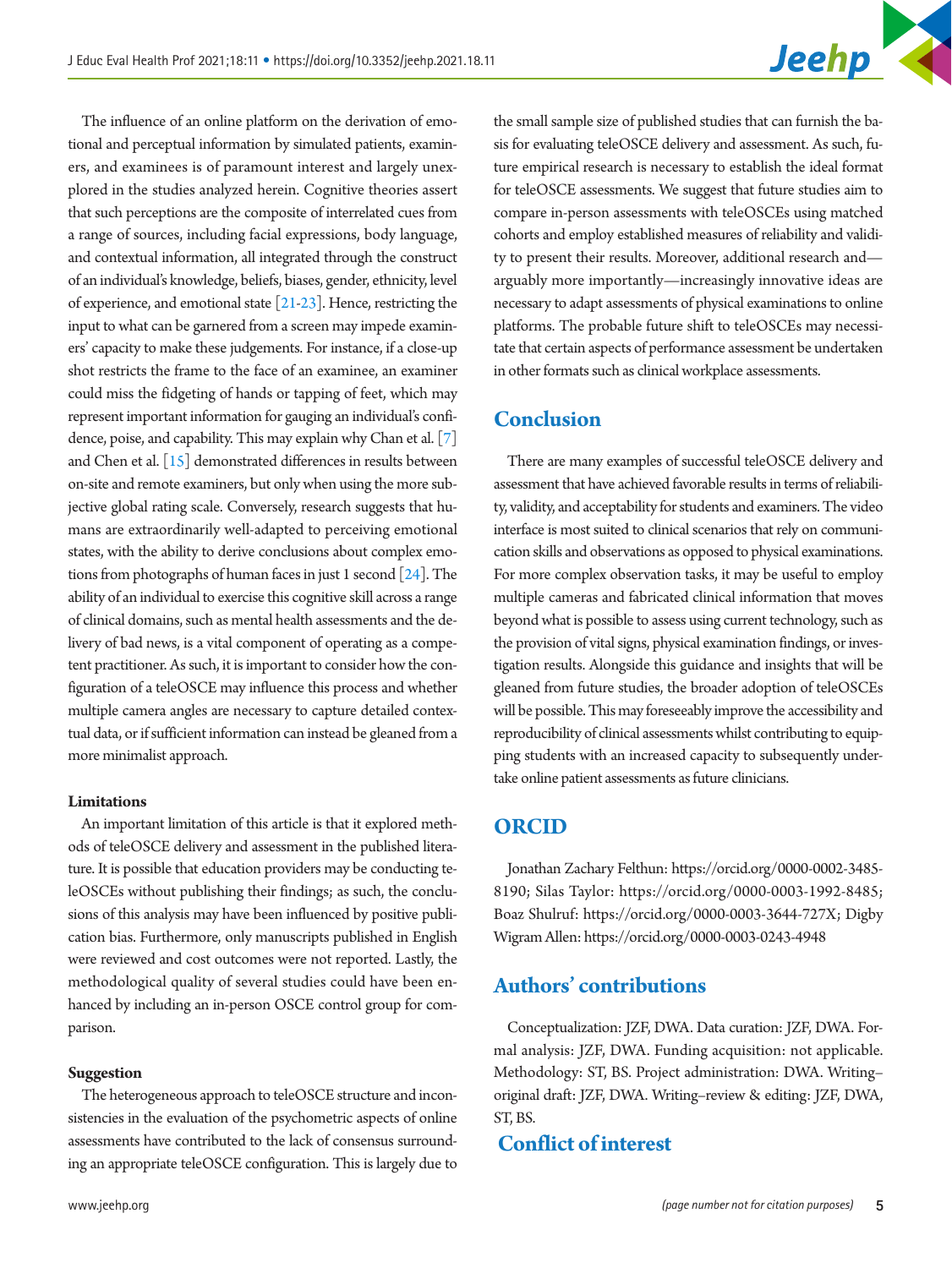Boaz Shulruf has been an associate editor of the *Journal of Educational Evaluation for Health Professions* since 2017, but had no role in the decision to publish this review. No other potential conflict of interest relevant to this article was reported.

# **Funding**

None.

# **Data availability**

None.

# **Acknowledgments**

None.

# <span id="page-5-5"></span>**Supplementary materials**

Supplementary files are available from Harvard Dataverse: https://doi.org/10.7910/DVN/28ZNMI

Supplement 1. Data extraction form.

Supplement 2. Characteristics of key findings of included studies. Supplement 3. Audio recording of the abstract.

# <span id="page-5-0"></span>**References**

- 1. [Lockyer J, Carraccio C, Chan MK, Hart D, Smee S, Touchie C,](https://doi.org/10.1080/0142159X.2017.1315082)  [Holmboe ES, Frank JR; ICBME Collaborators. Core principles](https://doi.org/10.1080/0142159X.2017.1315082)  [of assessment in competency-based medical education. Med](https://doi.org/10.1080/0142159X.2017.1315082)  [Teach 2017;39:609-616. https://doi.org/10.1080/014215](https://doi.org/10.1080/0142159X.2017.1315082) [9X.2017.1315082](https://doi.org/10.1080/0142159X.2017.1315082)
- <span id="page-5-1"></span>2. [Romanick-Schmiedl S, Raghu G. Telemedicine: maintaining](https://doi.org/10.1038/s41572-020-0185-x)  [quality during times of transition. Nat Rev Dis Primers](https://doi.org/10.1038/s41572-020-0185-x)  [2020;6:45. https://doi.org/10.1038/s41572-020-0185-x](https://doi.org/10.1038/s41572-020-0185-x)
- <span id="page-5-2"></span>[3. Quinlin L, Clark Graham M, Nikolai C, Teall AM. Development](https://doi.org/10.1097/JXX.0000000000000409)  [and implementation of an e-visit objective structured clinical](https://doi.org/10.1097/JXX.0000000000000409)  [examination to evaluate student ability to provide care by tele](https://doi.org/10.1097/JXX.0000000000000409)[health. J Am Assoc Nurse Pract 2020;33:359-365. https://doi.](https://doi.org/10.1097/JXX.0000000000000409) [org/10.1097/JXX.](https://doi.org/10.1097/JXX.0000000000000409)0000000000000409
- <span id="page-5-7"></span><span id="page-5-6"></span><span id="page-5-3"></span>4. Tricco AC, Lillie E, Zarin W, O'Brien KK, Colquhoun H, Levac D, Moher D, Peters MDJ, Horsl[ey T, Weeks L, Hempel S, Akl](https://doi.org/10.7326/M18-0850)  [EA, Chang C, McGowan J, Stewart L, Hartling L, Aldcroft A,](https://doi.org/10.7326/M18-0850)  [Wilson MG, Garritty C, Lewin S, Godfrey CM, Macdonald](https://doi.org/10.7326/M18-0850) [MT, Langlois EV, Soares-Weiser K,](https://doi.org/10.7326/M18-0850) Moriarty J, Clifford T, Tunçalp O, Straus SE. PRISMA Extension for Scoping Reviews (PRISMA-ScR): checklist and explanation. Ann Intern Med

2018;169:467-473. https://doi.org/10.7326/M18-0850

- <span id="page-5-4"></span>5[. Webb EA, Davis L, Muir G, Lissauer T, Nanduri V, Newell SJ. Im](https://doi.org/10.3109/0142159X.2012.668242)[proving postgraduate clinical assessment tools: the introduction](https://doi.org/10.3109/0142159X.2012.668242)  [of video recordings to assess decision making. Med Teach](https://doi.org/10.3109/0142159X.2012.668242)  [2012;34:404-410. https://doi.org/10.3109/0142159X.2012.](https://doi.org/10.3109/0142159X.2012.668242) [668242](https://doi.org/10.3109/0142159X.2012.668242)
- <span id="page-5-8"></span>6. Chan J, Humphr[ey-Murto S, Pugh DM, Su C, Wood T. The ob](https://doi.org/10.1111/medu.12326)[jective structured clinical examination: can physician-examiners](https://doi.org/10.1111/medu.12326)  [participate from a distance? Med Educ 2014;48:441-450.](https://doi.org/10.1111/medu.12326)  <https://doi.org/10.1111/medu.12326>
- <span id="page-5-9"></span>7. Watson P, Ste[venson M, Hawkins S. Neurology assessment by](https://doi.org/10.1111/tct.12443)  [objective structured video examination. Clin Teach](https://doi.org/10.1111/tct.12443)  [2016;13:348-351. https://doi.org/10.1111/tct.12443](https://doi.org/10.1111/tct.12443)
- 8. [Isaak R, Stiegler M, Hobbs G, Martinelli SM, Zvara D, Arora H,](https://doi.org/10.7759/cureus.2267)  [Chen F. Comparing real-time versus delayed video assessments](https://doi.org/10.7759/cureus.2267)  [for evaluating ACGME sub-competency milestones in simulat](https://doi.org/10.7759/cureus.2267)[ed patient care environments. Cureus 2018;10:e2267. https://](https://doi.org/10.7759/cureus.2267) [doi.org/10.7759/c](https://doi.org/10.7759/cureus.2267)ureus.2267
- 9. [Lara S, Foster CW, Hawks M, Montgomery M. Remote assess](https://doi.org/10.1016/j.acap.2020.05.029)[ment of clinical skills during COVID-19: a virtual, high-stakes,](https://doi.org/10.1016/j.acap.2020.05.029)  [summative pediatric objective structured clinical examination.](https://doi.org/10.1016/j.acap.2020.05.029)  [Acad Pediatr 2020;20:760-761. https://doi.org/10.1016/j.acap.](https://doi.org/10.1016/j.acap.2020.05.029) [2020.05.029](https://doi.org/10.1016/j.acap.2020.05.029)
- 10. [Shehata MH, Kumar AP, Arekat MR, Alsenbesy M, Moham](https://doi.org/10.1111/tct.13285)[med Al Ansari A, Atwa H, Ahmed SA, Deifalla A. A toolbox for](https://doi.org/10.1111/tct.13285)  [conducting an online OSCE. Clin Teach 2021;18:236-242.](https://doi.org/10.1111/tct.13285)  <https://doi.org/10.1111/tct.13285>
- <span id="page-5-10"></span>11. Baribeau DA, Mukovozov I, Sabljic T, Eva KW, deLottinville CB. Using an objective structured video exam to identify differential understanding of aspects of communication skills. Med [Teach 2012;34:e242-e250. https://doi.org/10.3109/014215](https://doi.org/10.3109/0142159X.2012.660213) [9X.2012.660213](https://doi.org/10.3109/0142159X.2012.660213)
- <span id="page-5-11"></span>12. Nickel F, Hendrie JD, Stock C, Salama M, Preukschas AA, Senft JD, Kowale[wski KF, Wagner M, Kenngott HG, Linke GR,](https://doi.org/10.1159/000444449)  [Fischer L, Muller-Stich BP. Direct observation versus endo](https://doi.org/10.1159/000444449)[scopic video recording-based rating with the objective struc](https://doi.org/10.1159/000444449)[tured assessment of technical](https://doi.org/10.1159/000444449) skills for training of laparoscopic cholecystectomy. Eur Surg Res 2016;57:1-9. https://doi. org/10.1159/000444449
- <span id="page-5-12"></span>13. Bautista JM, Manalastas RE. Using video reco[rding in evaluating](https://doi.org/10.1007/s40670-017-0446-9)  [students' clinical skills. Med Sci Educ 2017;27:645-650.](https://doi.org/10.1007/s40670-017-0446-9)  <https://doi.org/10.1007/s40670-017-0446-9>
- 14. [Chen TC, Lin MC, Chiang YC, Monrouxe L, Chien SJ. Remote](https://doi.org/10.1080/0142159X.2018.1508828)  [and onsite scoring of OSCEs using generalisability theory: a](https://doi.org/10.1080/0142159X.2018.1508828)  [three-year cohort study. Med Teach 2019;41:578-583. https://](https://doi.org/10.1080/0142159X.2018.1508828) [doi.org/10.1080/0142159X.2018.1508828](https://doi.org/10.1080/0142159X.2018.1508828)
- 15. [House JB, Dooley-Hash S, Kowalenko T, Sikavitsas A, Seeyave](https://doi.org/10.4300/JGME-D-11-00123.1)